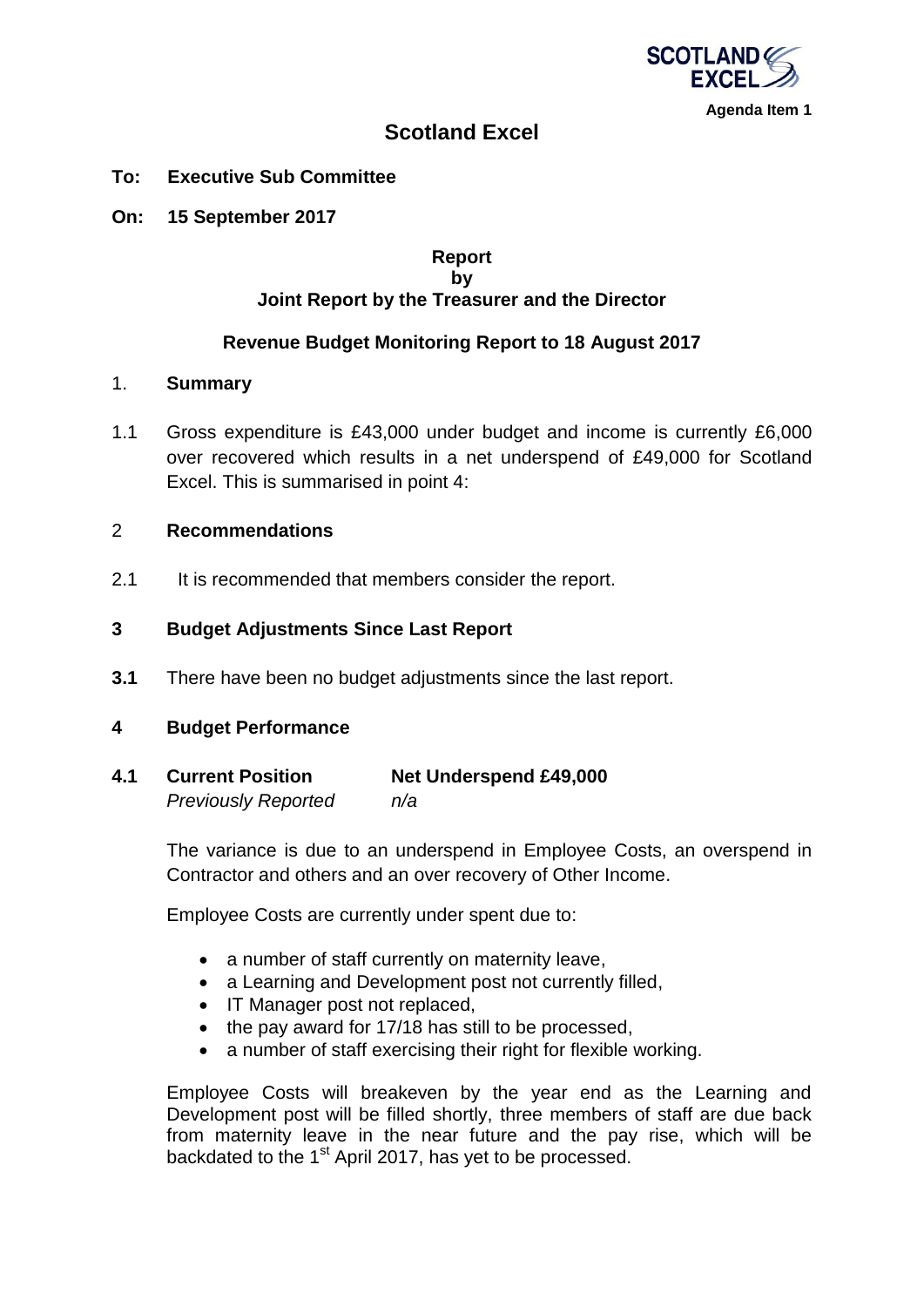Contractors and Others have an unbudgeted cost this year due to a requirement to complete and mobilise the Energy Efficiency Contractors contract.

The over recovery of Other Income relates to additional funding received from Invest in Renfrewshire for support of the graduate intern scheme.

All projects are currently projected to break even.

# **4.2 Projected Year End Position**

The projected year end position is breakeven, against an approved draw down from reserves of £166,000.